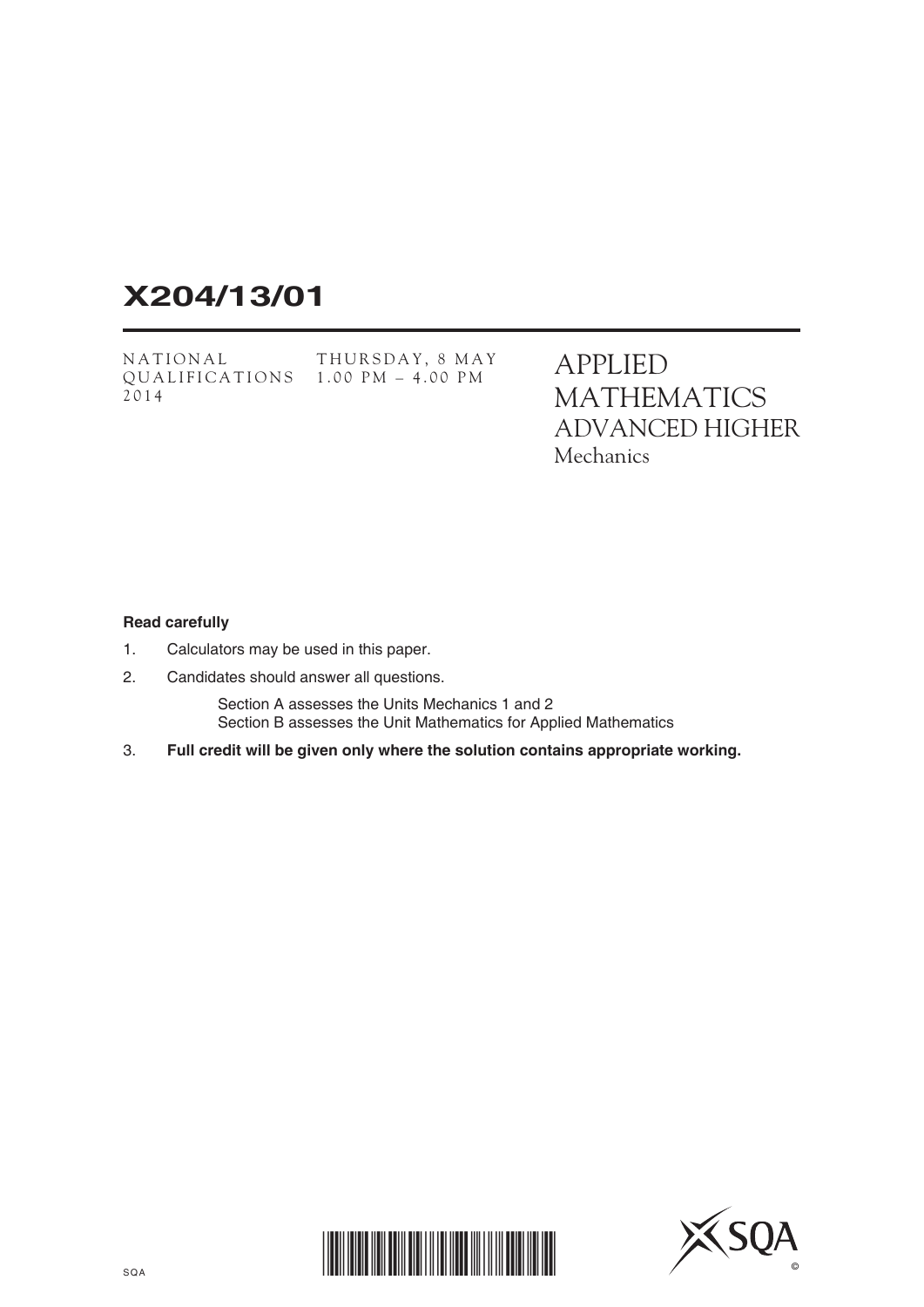### **Section A (Mechanics 1 and 2)**

### **Answer all the questions**

# Candidates should observe that  $g$  m s<sup>-2</sup> denotes the magnitude of the **acceleration due to gravity.**

## **Where appropriate, take its magnitude to be 9·8ms–2.**

**A1.** Two particles, *P* and *Q*, of masses 2 kg and *m* kg respectively, initially lie at rest in a straight line on a smooth horizontal surface. Particle *P* is acted on by a constant force of 3 N for 4 seconds, causing it to accelerate towards *Q*. When *P* collides with *Q* the particles coalesce and begin to move with speed  $3.75 \text{ m s}^{-1}$ .

Find the value of *m*, the mass of particle *Q*.

**A2.** An object oscillates on the *x*-axis about the origin, *O*, with simple harmonic motion. The period of the oscillation is  $\frac{14\pi}{5}$  seconds, and when the object is at point *K*, 1·2 metres from the origin, it is moving away from the origin with a velocity of  $2.5 \text{ m s}^{-1}$ . 5 π

 Find the amplitude of the motion and the time it takes for the particle to travel from *O* to *K*.

**A3.** A car of mass 700 kg is at rest on a horizontal plane when it is acted on by a force  $(3000 - 15x)$ **i** N where *x* is the displacement in metres. There is a constant frictional force of 500 N opposing motion.

When  $x = 200$  find

- (i) the total work done on the car;
- (ii) the speed of the car.

**4**

**4**

**2**

**2**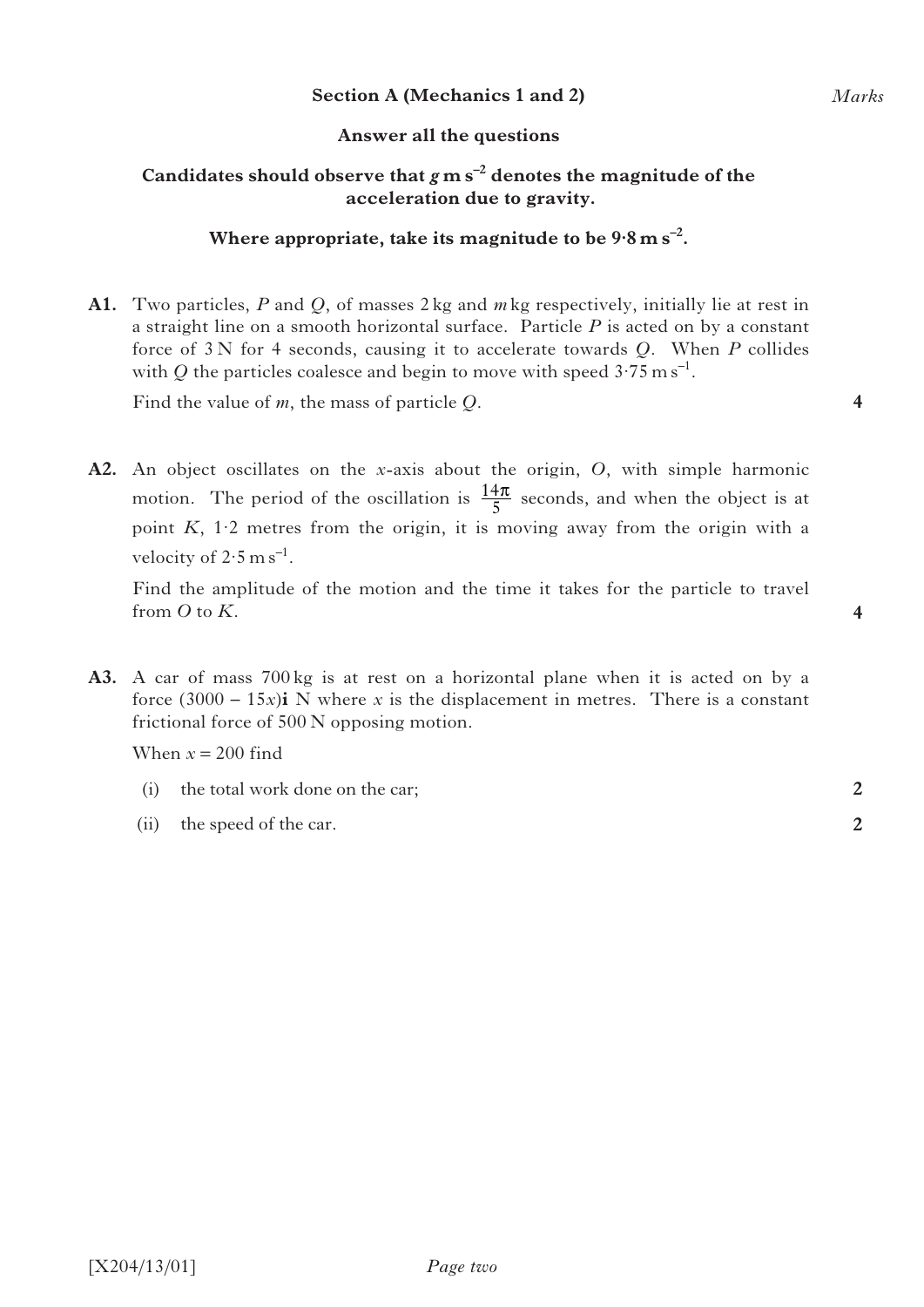**6**

*P*

**A4.** Two light inextensible strings each have one end attached to a particle *P* of mass 2 kg. The other ends of the strings are attached to fixed points *A* and *B* where *A* is vertically above *B*.

 The particle moves with a constant speed in a horizontal circle whose centre is 30 cm below *B*. When the strings are inclined at  $30^{\circ}$  and  $50^{\circ}$  to the vertical, both strings are taut with the tension in *AP* twice that in *BP*.

*A*

*B*

 $30^\circ$ 

50°

Find the linear speed of the particle.



Given that the coefficient of friction between the mass and the slope is  $\frac{1}{4}$ , show that  $AC = \frac{35u^2}{8a}$ . 4 8  $u^2$ *g*

**A6.** At 3pm, a patrol vessel travelling at a constant speed of  $20 \text{ km h}^{-1}$  sights a ship 15 km away to the North East. The ship is travelling due North at a constant speed of  $10 \,\mathrm{km} \,\mathrm{h}^{-1}$ .

 Find the bearing on which the patrol vessel should travel to intercept the ship and the time at which this will occur.

**A7.** A lift is initially at rest at the top of a building. At the instant the lift begins to descend with acceleration  $\frac{1}{9}$  g m s<sup>-2</sup>, a man in the lift releases a ball from a height of 1 metre above the lift floor by throwing it vertically upwards with a speed of  $3.5 \text{ m s}^{-1}$ . 9

The man then allows the ball to fall to the floor.

 Assuming that the ball does not strike the ceiling of the lift, find the time taken for the ball to hit the floor from its moment of release.

**7**

**6**

**6**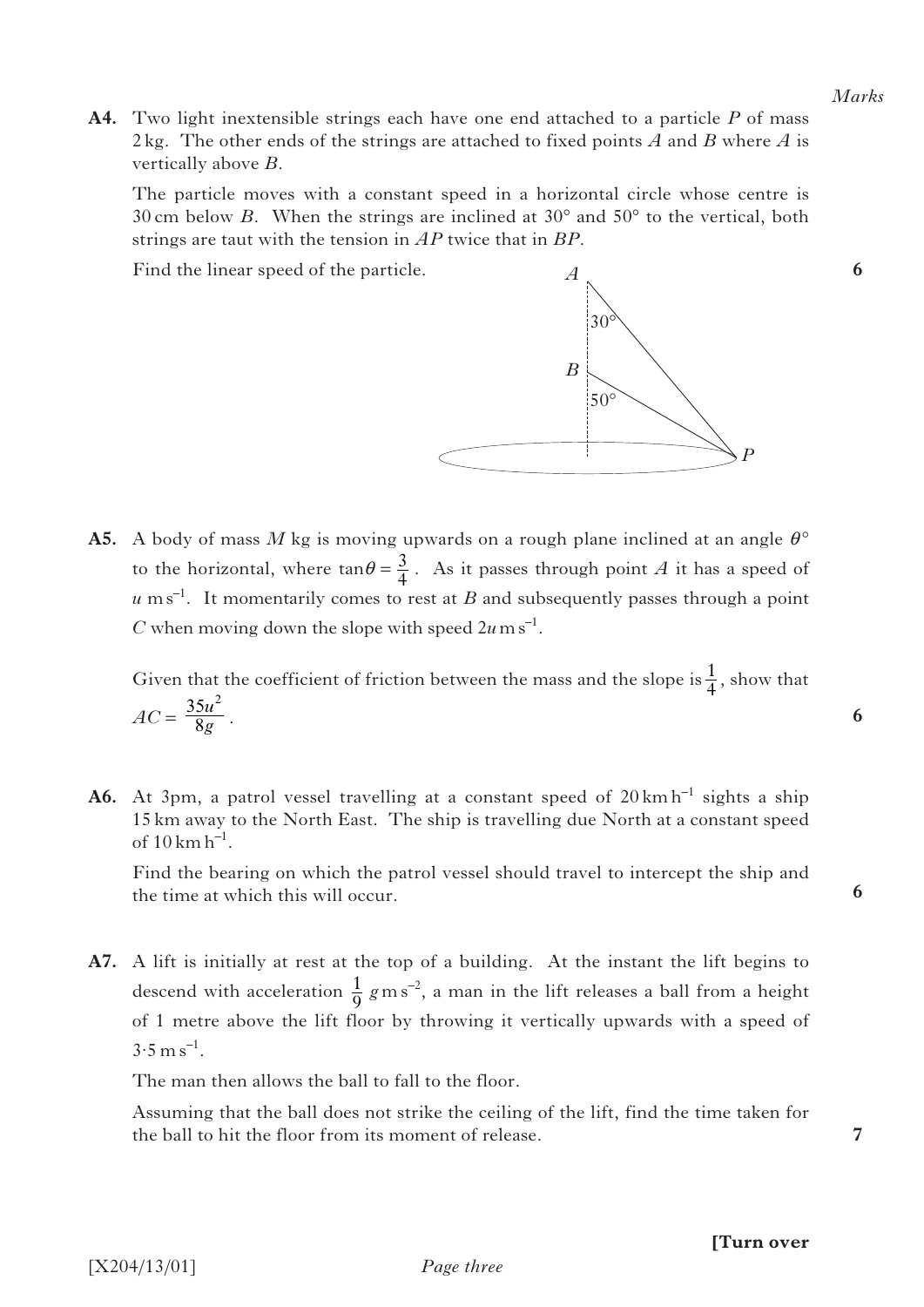#### *Marks*

**3**

**7**

- **A8.** A light rod *PQ* of length 0·9 m has a particle of mass 3 kg attached at *Q.* The rod is free to rotate in a vertical plane about *P*. When *Q* is vertically below *P* the mass is given a horizontal velocity  $u$  m s<sup>-1</sup> causing the rod to move in the vertical plane.
- (*a*) Show that, for the rod to complete a full circle,  $u > \sqrt{\frac{8}{5}}$ . 18 5 *g*

On another occasion, the horizontal velocity given to the mass is  $4 \text{ m s}^{-1}$  and the rod oscillates.



 (*b*) Find the angle of oscillation and the greatest tension in the rod during its motion.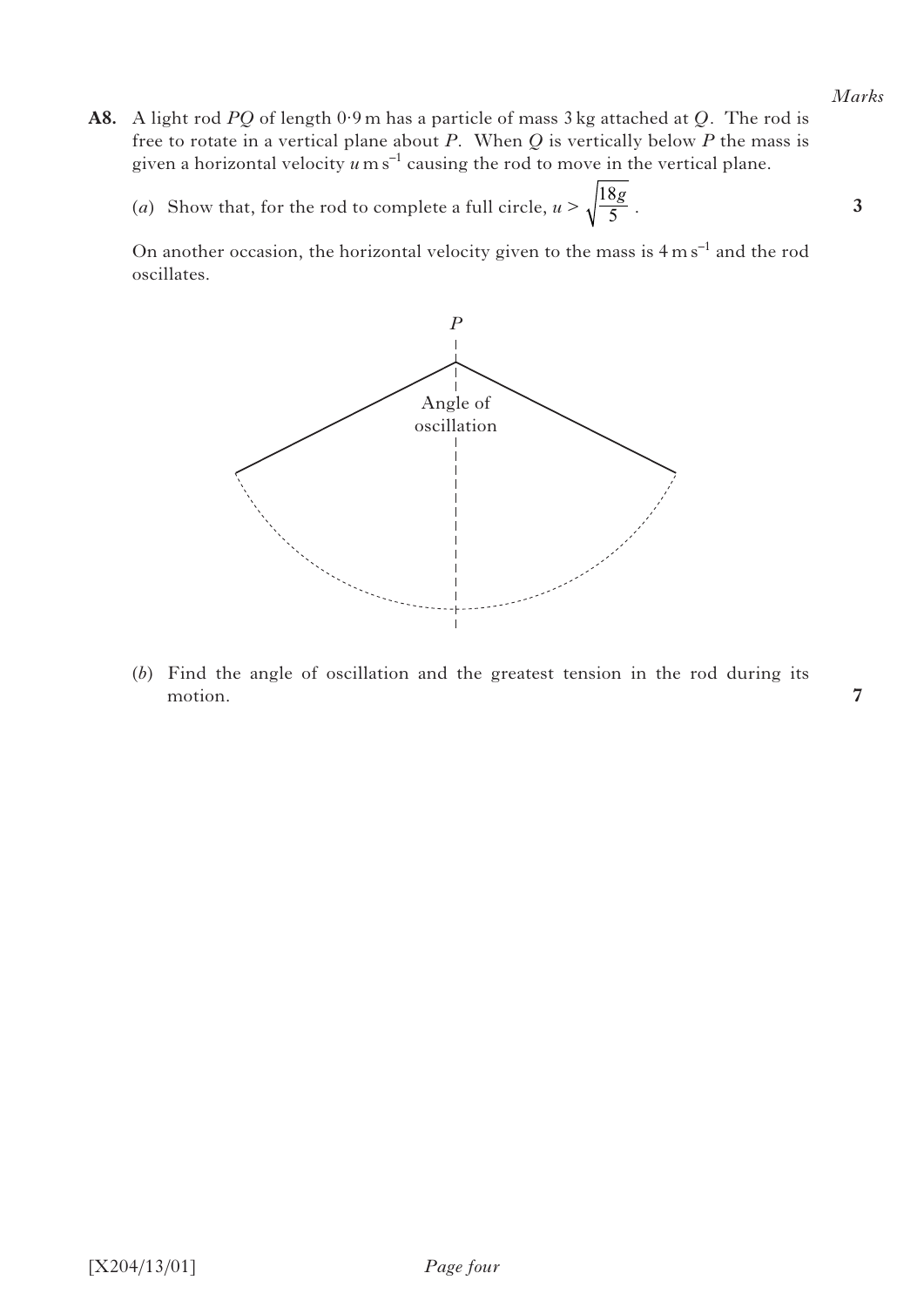- **A9.** An athlete competing in a long jump event accelerates from rest down the runway towards the take-off board.
	- (*a*) On his first attempt, his acceleration can be modelled by the function

$$
a = 13\left(\frac{3}{8} - \frac{t}{16}\right) \text{ms}^{-2} \text{ for } 0 \le t \le \frac{5}{2}
$$

where *t* is measured in seconds from the instant he sets off.

- (i) Find the speed reached when  $t = \frac{5}{2}$ .
	- (ii) The athlete maintains this speed to the take-off board. Using this as the speed of projection, calculate the horizontal distance that the athlete would jump if his take-off angle is 25° to the horizontal, as shown below.



- (*b*) On his second attempt, the athlete jumps a distance of 7·51 metres, having reached a take-off speed of  $10.2 \text{ ms}^{-1}$ .
	- (i) Calculate the possible angles of projection for this jump.
	- (ii) By considering the maximum height achieved in each case, show clearly which of these angles of projection represents his take-off angle.

**[Turn over** 

**3**

**3**

**3**

**2**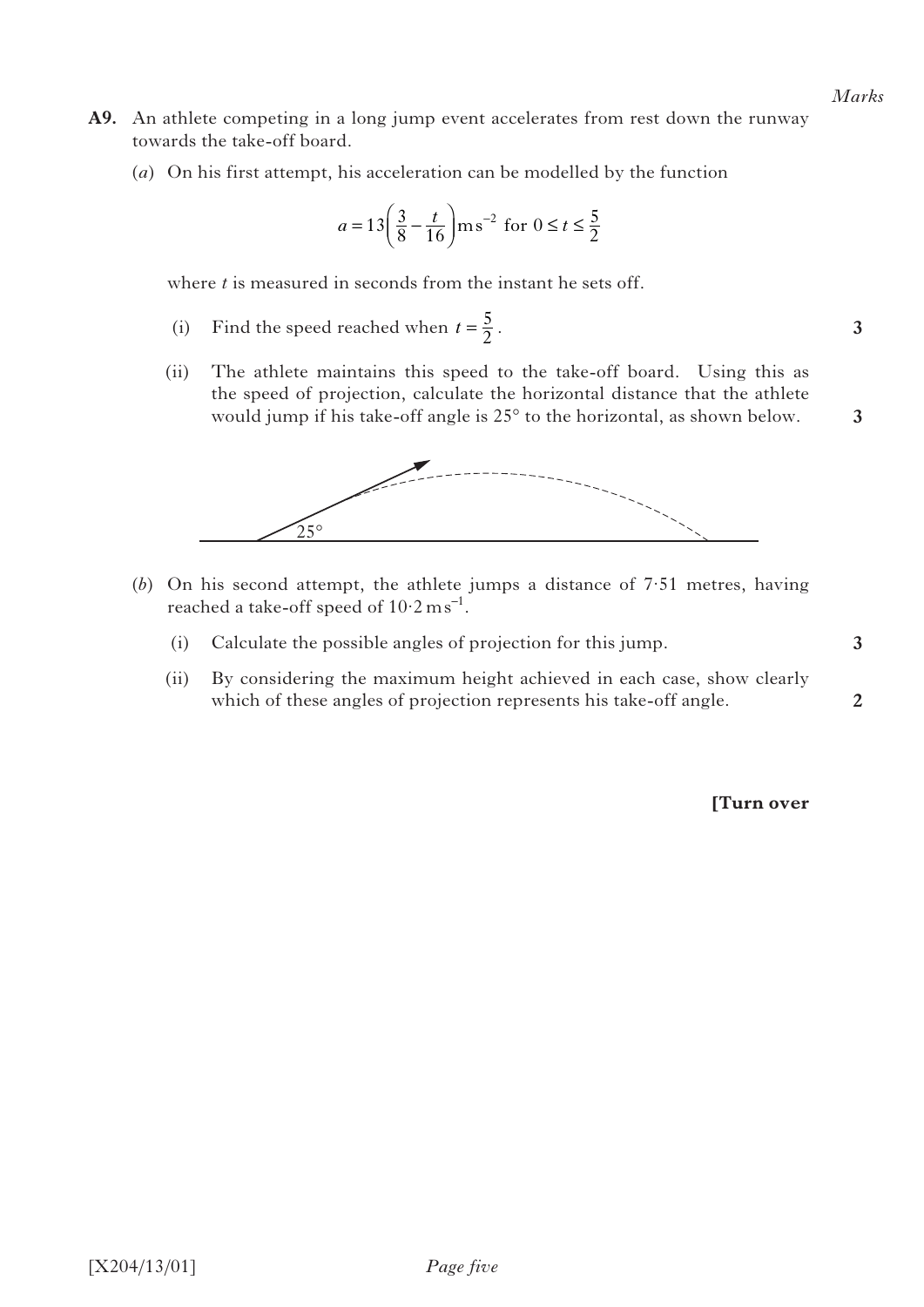**2**

**8**

- **A10.** A mass *m* kilograms hangs at the end of a light inextensible string and is raised vertically by an engine working at a constant rate of *kmg* watts.
- (*a*) Show that the equation of the subsequent motion of the mass is  $v^2 \frac{dv}{dx} = (k-v)g$

where  $v$  is the upward velocity of the mass and  $x$  is its vertical displacement.

 (*b*) Initially the mass is at rest and when it is at height *h* metres above its initial position it has a speed of  $u \text{ m s}^{-1}$ .

Show that 
$$
gh = k^2 \ln \left| \frac{k}{k-u} \right| - ku - \frac{1}{2}u^2
$$
.

[You may assume that  $\frac{a^2}{b-a} = -a - b + \frac{b^2}{b-a}$  $\frac{a^2}{-a} = -a - b + \frac{b^2}{b - a}$ ]

> By finding the increase in the total energy of the mass, deduce that the time taken for the motion is  $\frac{k}{g}$ *k*  $k - u$  $\ln\left|\frac{k}{k-u}\right| - \frac{u}{g}$ .

## [*END OF SECTION A*]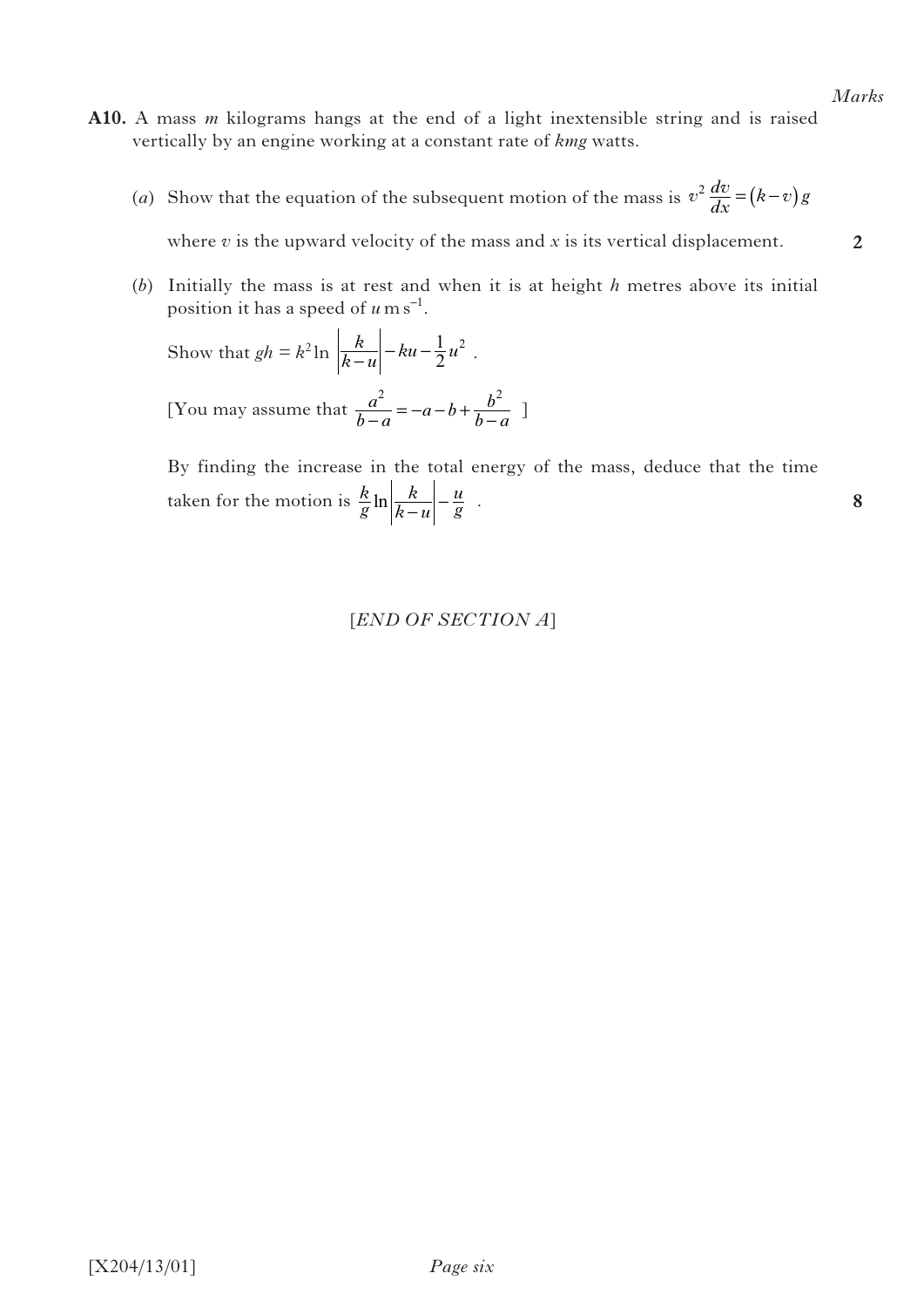# **Section B (Mathematics for Applied Mathematics)**

# **Answer all the questions**

**B1.** Find the gradient of the tangent to the curve

$$
y = 2x\sqrt{x-1}
$$

at the point where  $x = 10$ .

# **B2.** Matrices are given as

$$
A = \begin{pmatrix} 1 & 3 & 4 \\ k & 0 & -1 \\ 5 & 3 & 0 \end{pmatrix}, \qquad B = \begin{pmatrix} 3 & -10 & 2 \\ -3 & 9 & 0 \\ 0 & -2 & 1 \end{pmatrix}, \qquad C = \begin{pmatrix} 3 & 2 & -6 \\ 1 & 1 & -2 \\ 2 & 2 & -1 \end{pmatrix}.
$$

\n- (a) Calculate 
$$
A + B
$$
.
\n- (b) Find the determinant of  $A$ .
\n- (c) Calculate  $BC$ .
\n- (d) Describe the relationship between  $B$  and  $C$ .
\n- **B3.** Find the exact value of  $\int_{0}^{2\pi} x \sin 3x \, dx$ .
\n

**B4.** Evaluate 
$$
\sum_{r=1}^{80} 3r^2
$$
.

**B5.** (a) Write down and simplify the binomial expansion of 
$$
(e^x + 2)^4
$$
.

(b) Hence obtain 
$$
\int (e^x + 2)^4 dx.
$$

*Marks*